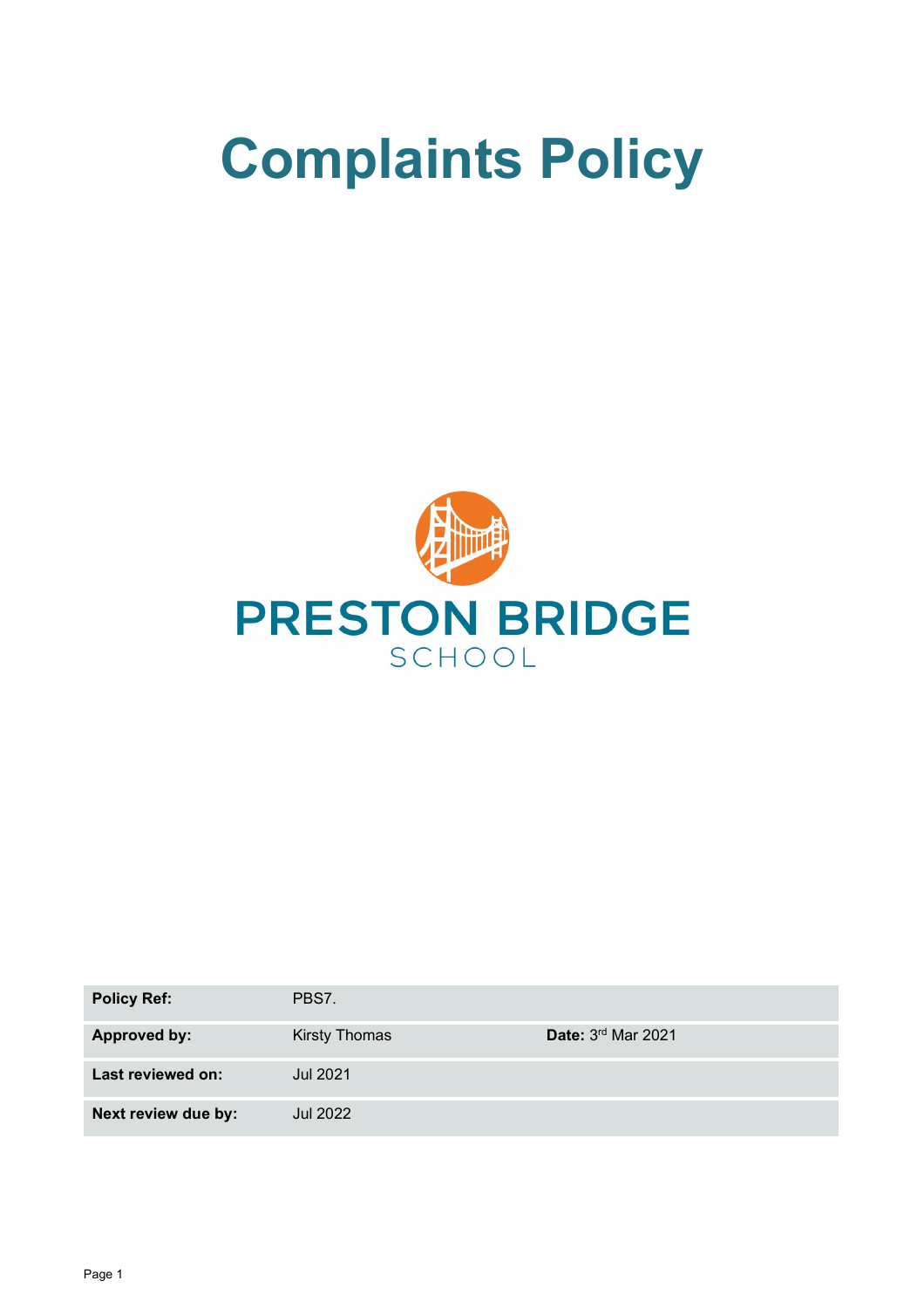# **Contents**

*'Take all complaints seriously. Don't let small concerns become big ones.' NAHT Handbook for School Leaders*

## **This Policy is for Parents/Carers, Students, Staff members and Stakeholders.**

# **1. What Constitutes a Complaint?**

The *Independent School Standards* and the Department for Education do not distinguish between 'concerns' and 'complaints'. Any matter about which a parent or carer of a student is unhappy and seeks action by the School is a complaint and is in the scope of this Policy whatever the School labels it as.

## **2. Introduction**

At Preston Bridge School we recognise that everyone occasionally make mistakes. What is important, however, is that when mistakes are made there is a clear and fair approach to putting things right again. The school's stance on complaints is so vital to our ethos of openness, transparency and the importance of the voice of the student, parent/carers, stakeholders and staff.

The aim of this Complaints Policy is to ensure that every parent/carer, student, and Stakeholder involved in Preston Bridge School understands this policy and has access to a procedure that supports and enables them to raise concerns or complain about any aspect of the school or services.

Staff members who have concerns or complaints relating to their contract or employment or employee relationships, are expected to raise these through the school staff grievance policy and procedure. Any other concern or complaint should be raised through this complaints procedure.

## **Preston Bridge School Complaints Policy will:**

• be easily **accessible** and **publicised;**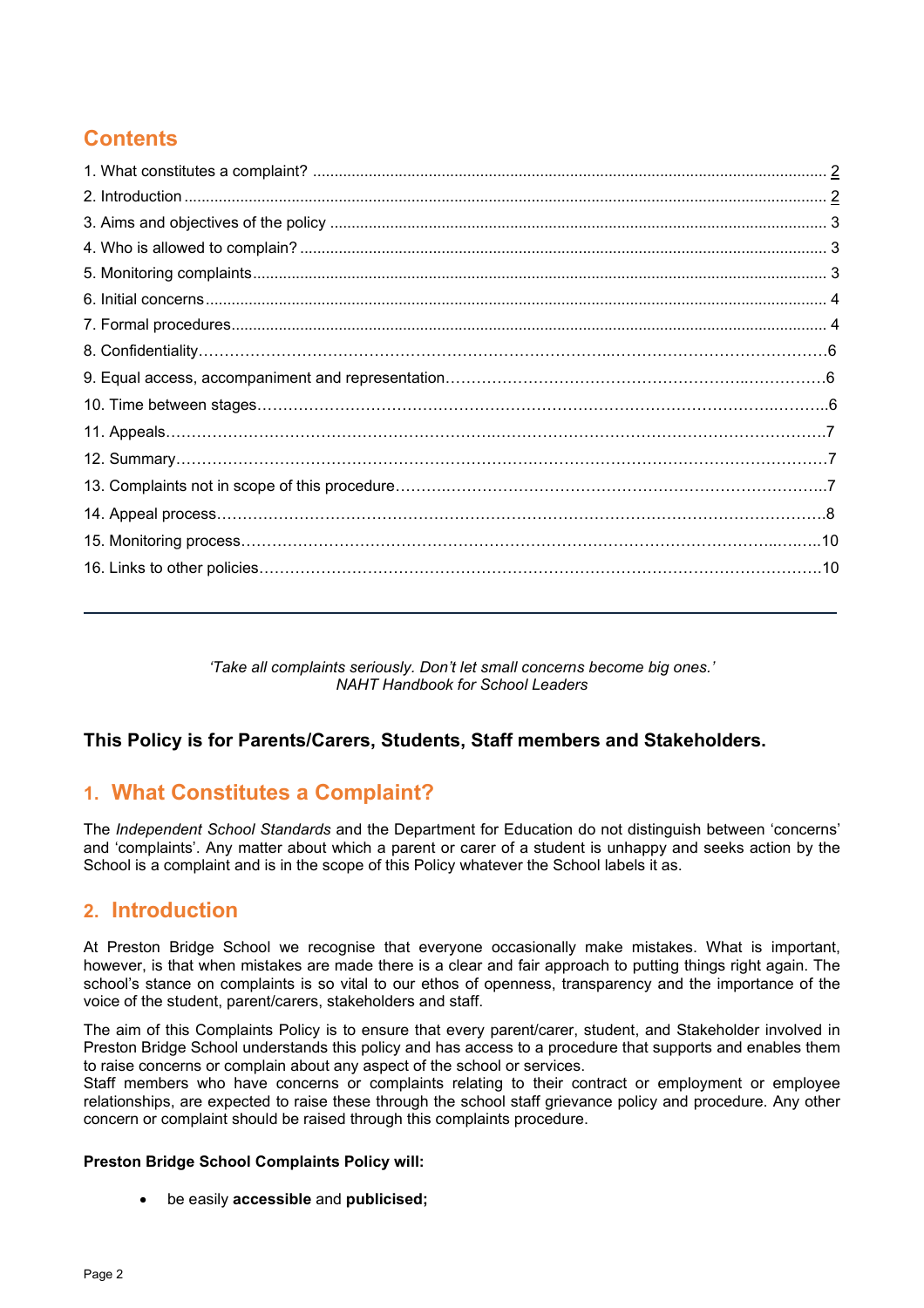- be **simple** to understand and use;
- be **impartial;**
- be **non-adversarial;**
- allow **swift** handling with established **time-scales** for action and keep people informed of the progress;
- ensure a full and **fair** investigation by an independent person where necessary;
- respect people's desire for **confidentiality;**
- address all the points at issue and provide an **effective** response and **appropriate** redress, where necessary;

## **3. Aims and objectives of the policy**

This complaints policy aims to:

- Encourage the resolution of concerns by informal means wherever possible;
- Ensure that concerns and complaints are dealt with quickly, fully and fairly and within clearly defined time scales;
- Provide effective responses and appropriate redress;
- Maintain good working relationships between all people involved with the school.

## **4. Who is allowed to complain?**

This policy may be used by anyone (except staff whose concern or complaint is about their contract of employment or employee relationships) that has a concern or complaint about any aspect of the school. This includes but is not limited to: stakeholders, students or the parents or carers of the school's students, but may include neighbours of the school, or any other members of the local community.

## **5. Monitoring complaints**

At all stages of the formal complaints procedure, the following information will be recorded:

- The name of the complainant;
- The date and time at which complaint was made;
- The details of the complaint
- The desired outcome of the complainant;
- How the complaint is investigated (including written records of interviews held);
- Results and conclusions of investigations;
- Any action taken;
- The complainant's response (satisfaction or further pursuit of complaint).

The **Headteacher** will be the responsible person for maintaining a record of complaints and ensuring that all school students, parents/carers and staff, are aware of and comply with this policy, providing leadership and vison in respect of equality and provided guidance and support to all staff. The only instance where the Headteacher will **NOT** be responsible for logging complaints if the complaint is made against the Headteacher.

In this instance, the complaint will be dealt with by the Chair of the Governing Body and Executive Chairman of Spaghetti Bridge Ltd Stephen Bradshaw, contactable on [Stephen.bradshaw@spbridge.co.uk.](mailto:Stephen.bradshaw@spbridge.co.uk)

## **Upholding or not upholding complaints**

At each stage of the complaints procedure, the conclusion will be either:

- That the complaint is upheld (in part or in full) and, where appropriate, some form of action is taken. Or
- That the complaint is not upheld and reasons for this are clearly given.

#### **Publicity and communication**

It is a legal requirement to publicise our complaints procedures.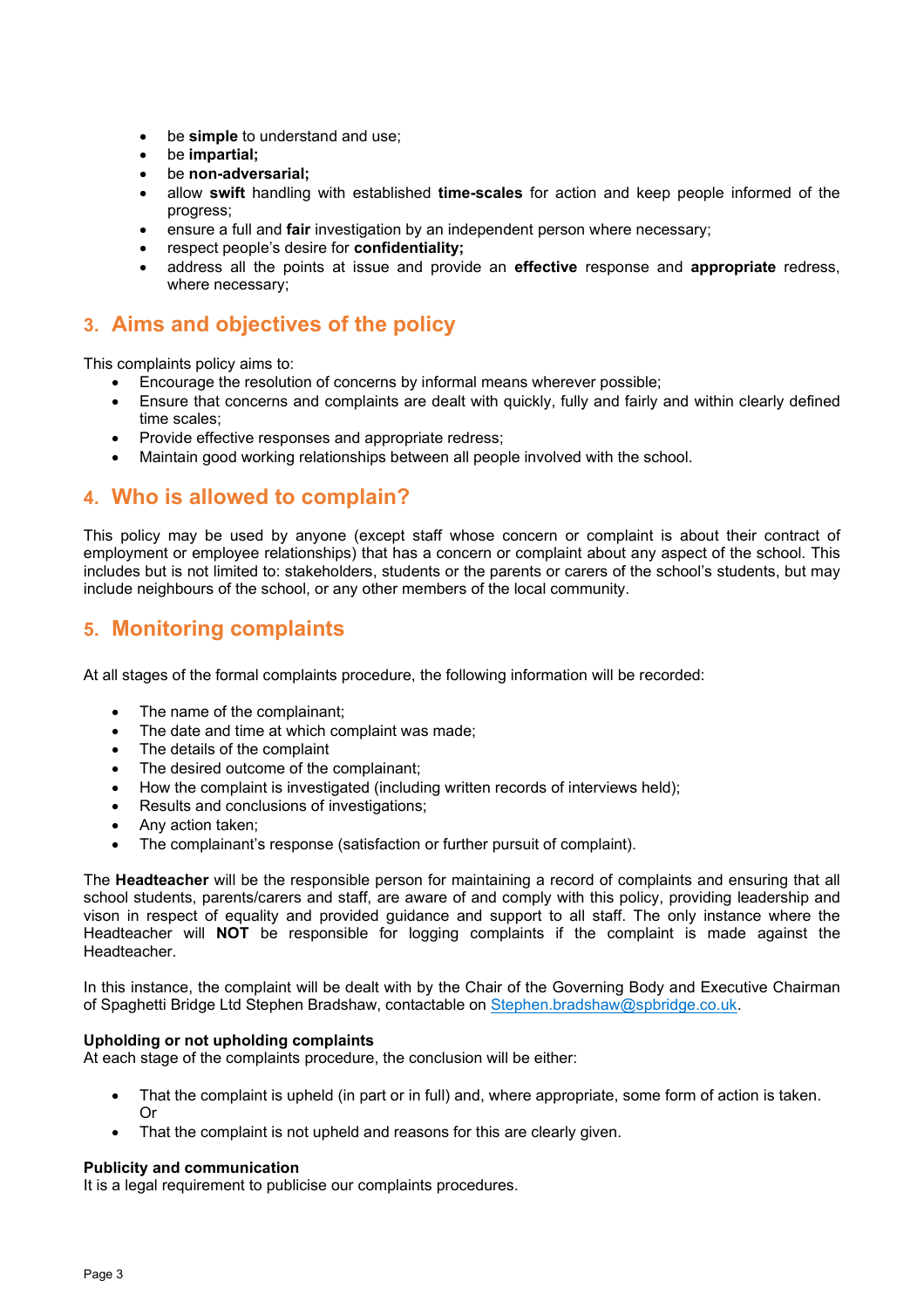This policy will be included within the School's information in many ways:

- information will be given to new parents/carers when their child joins the school  $\blacktriangleright$
- $\sum$ information will be given to students at the school visit prior to admission
- $\sum$ home school bulletins and/or newsletters will remind parents/carers about the policy
- $\blacktriangleright$ information will be published on the school's website.

All staff at Preston Bridge School will be made aware of the complaints procedure and the various stages involved. At all stages of the complaints procedure, everybody involved will be clear about what is happening and what their responsibilities are.

Written records will be kept as evidence of procedures followed. In addition, the complainant will be informed of how to proceed to the next stage of the procedure when their complaint is not upheld.

## **6. Initial Concerns**

At the outset of any concern being raised, the difference between a concern and a complaint will be identified. We believe that taking informal concerns seriously at the earliest stage will reduce the numbers that develop into complaints.

We understand that concerns are often caused by simple mistakes or misunderstandings, or thoughts and feelings that have not been aired or acknowledged. We anticipate that these and other issues can be quickly and informally resolved through improved communication and immediate response. At other times, or if a concern is not resolved to the complainant's satisfaction, it may be necessary to use the formal complaints procedure. It is important that this choice is always available.

We ask that staff where possible are able to resolve issues on the spot, including apologising where appropriate. In addition, it may be appropriate to offer one or more of the following:

- an explanation:
- an admission that the situation could have been handled differently or better;
- an assurance that the event of concern will not recur;
- an explanation of the steps that have been taken to ensure that it will not happen again.

#### **Who to speak to informally**

Individuals can raise concerns with a member of the school administrative staff, class teacher, senior leader or Headteacher depending on their wishes and the type of issues they want to discuss.

## **Monitoring**

A brief note of all such issues will be kept.

#### **Time scales**

There are no specific time scales for dealing with concerns at this stage. However, as at all stages, issues will be considered and dealt with as quickly and effectively as possible.

#### **Response**

The individual who raised the concern or complaint will be informed of any action to be taken to resolve the issue and if appropriate, in writing.

## **7. Formal Procedures**

If a Stakeholder, student, or parent/carer is dissatisfied at the outcome of discussing a concern, they can make a complaint. At Preston Bridge School, we treat **ALL** complaints as formal, no matter how small. We will follow the same rigorous procedure for all complaints received, and we aim to resolve each one with a satisfactory resolution.

The **Headteacher** is the School's nominated member of staff with responsibility for the operation and management of the school complaints procedure.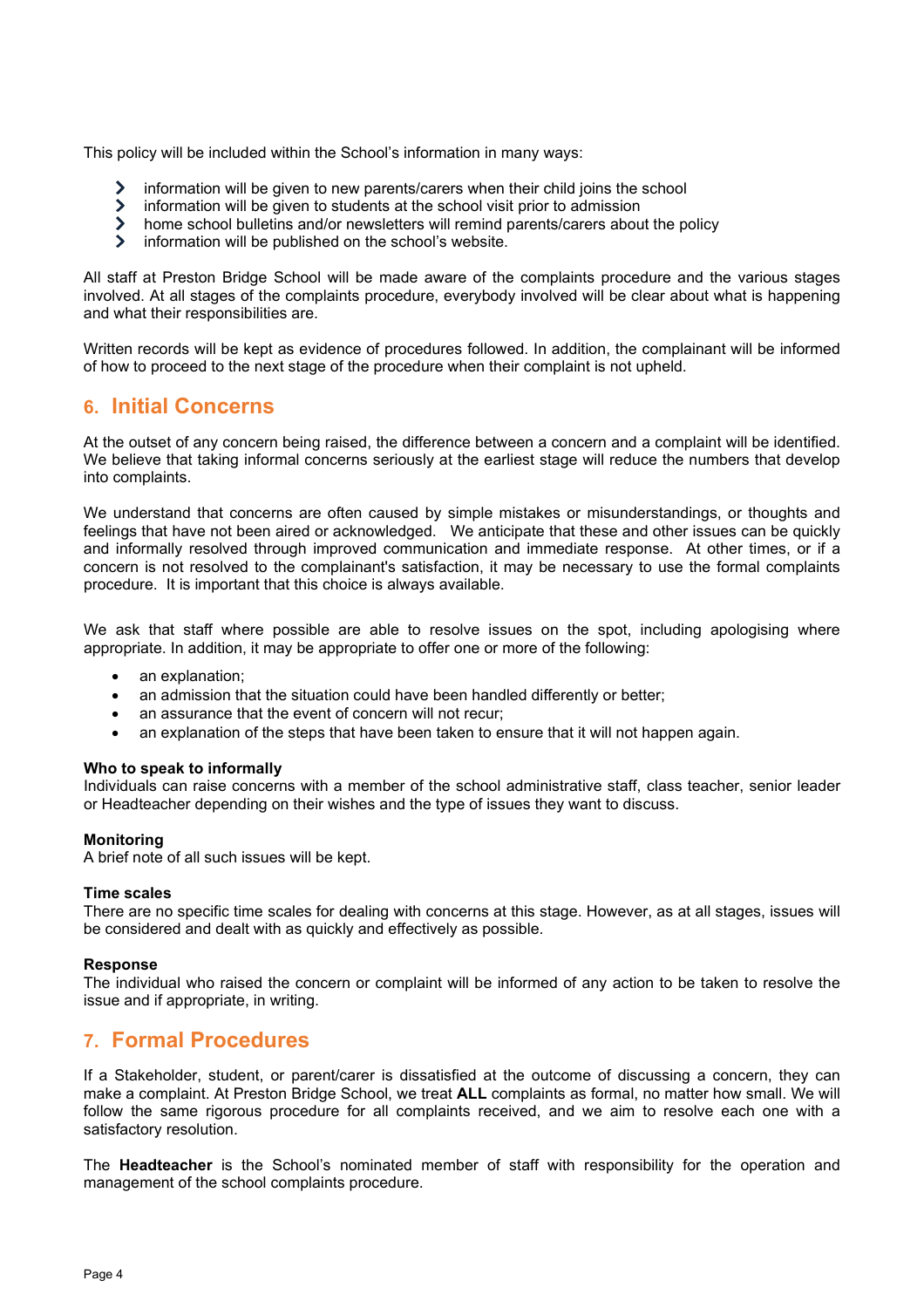#### **The Headteacher must ensure, when they investigate complaints, that they:**

- establish **what** has happened so far, and **who** has been involved;
- clarify the nature of the complaint and what remains unresolved;
- meet with the complainant or contact them (if unsure or further information is necessary)
- clarify what the complainant feels would put things right
- interview those involved in the matter and/or those complained of, allowing them to be accompanied if they wish
- conduct the interview with an open mind and be prepared to persist with questioning
- keep detailed notes of the interview.

Complainants will be encouraged to state what actions they feel might resolve the problem at any stage during the resolution of the complaint.

This procedure will identify areas of agreement between the parties and clarify any misunderstandings that may have occurred to ensure a positive atmosphere in which to discuss any outstanding issues. Our first action will always be to ensure, from the outset, that everyone involved with Preston Bridge School is given a copy of the Complaints Form and has the procedure fully explained to them.

Where requested or appropriate, the headteacher will seek the advice of the governing body and ensure that an external independent person carry out the investigation, to ensure a full and fair investigation.

We recognise that it is essential to be open to criticism or complaint from any source and that only by being open to criticism or complaints can we hope to improve our service and the attainment of the students we teach. Therefore, we welcome concerns and complaints.

#### **The Steps in the Complaints Process are outlined below in detail:**

- **1.** When a complaint is made it must always be recorded on the complaints register, to show the date and time of the complaint being made; the name of the person making it; the nature of their complaint; any response required/given; and the name of the person(s) dealing with it and the complaint reference number based upon the date the complaint is received, and the initials of the person making the complaint. Details of any complaint must always be carefully recorded, along with any supporting information such as to whom the complaint was made or evidence in support of the complaint.
- **2.** Information about any complaint made must be passed immediately to the Headteacher (or their deputy) for them to make an initial assessment and to monitor how complaints are being handled.
- **3.** A decision must also be made at this stage as to how and when to inform any third party who may be the subject of the complaint.
- **4.** The reference number and name of person dealing with the complaint must be given to the person making the complaint within **24 HOURS or 1 WORKING DAY** of the complaint being received.
- **5.** The matter should then be looked into and responded to, if not in full, within **5 WORKING DAYS**, providing written details of how the matter has been dealt with or the timescale during which it will be investigated and fully addressed.
- **6.** A written record will be kept throughout of all communication and actions planned or taken, so that the progress of any investigation can be monitored. The records will indicate whether the complaint was resolved satisfactorily at the preliminary stage or preceded to a panel hearing.
- **7.** The process of investigation and response should not exceed **10 WORKING DAYS**, except in rare and exceptional circumstances. If this does occur it is vital that the Complainant is informed, in writing, as to when they may expect a full response. It is essential throughout that the Complainant is kept fully informed of the progress of their complaint.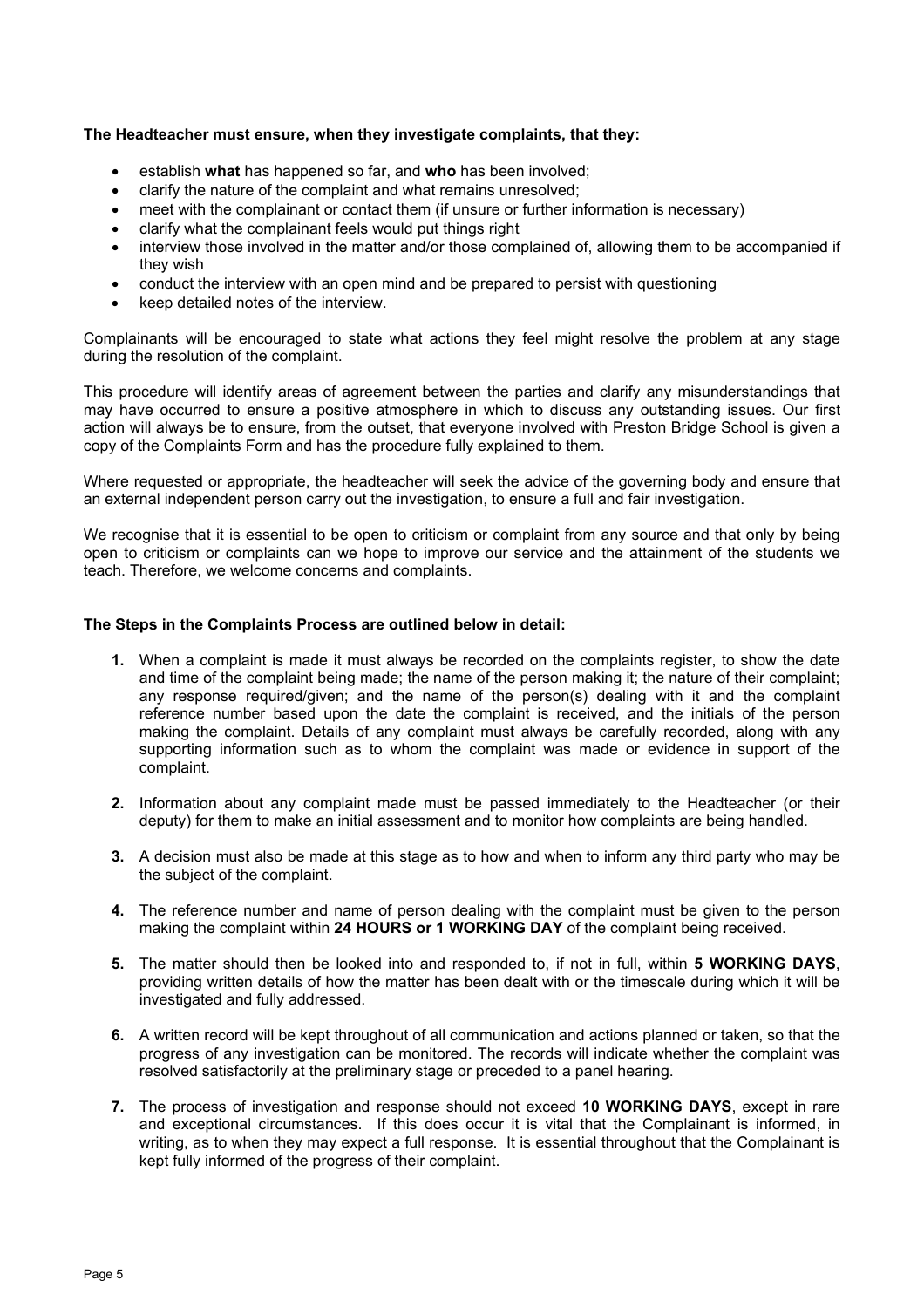- **8.** Should the matter then remain unresolved to the Complainant's satisfaction, they have the right to appeal the outcome, within **20 WORKING DAYS or 4 WEEKS** of the full response being received. This may include a recorded meeting being held by a member of the school Senior Leadership Team with the complainant.
- **9.** Where the Complainant wishes to appeal against the response provided, an Appeal hearing will be arranged by the Schools' chair of governors Stephen Bradshaw. The appeal will be heard by a panel of at least 3 people, who have not previously been involved in the complaint, and will include an external independent complaint investigator.

#### **10. The complainant may attend the panel meeting and may also be accompanied by a friend**.

- **11.** The Appeal hearing will be arranged, and an Appeals panel convened by the Schools' governing body within **15 working days**, with at least three working days' notice given.
- **12.** Panel members will be asked to consider the substance of the original complaint and the response provided to this complaint by the Headteacher. They will then be free to make their own findings and recommendations.
- **13.** The outcome of any Appeal hearing will be formally recorded, and copies of the findings and recommendations distributed **within 5 working days** to the Complainant, the Headteacher, and, where possible, any person(s) about whom the complaint has been made.

## **8. Confidentiality**

Confidentiality is vital. All conversations and correspondence will be treated with discretion. Complainants have the right to know what use will be made of personal information and accordingly, personal information will only be shared between staff on a 'need to know' basis. All complaint correspondence will be kept confidentially in a locked cupboard and on a central database with access only rights for Headteacher and Chair of Governors.

(The exception to this is the requirement of the school to provide parents and other interested parties with information about the number of complaints registered under the formal procedure during the preceding year, and to inspectors conducting inspections under section 108 or 109 of the Education and Skills Act 2008, or to the Secretary of State, should they ask for such records.)

## **9. Equal access, accompaniment and representation**

Steps will be taken to ensure that any individual has the opportunity to raise their concerns or submit a complaint. **This includes the right to be accompanied or represented by a friend or relative** at discussions and hearings and/or to submit complaints which have been written by another individual on their behalf. Should any meeting need to be held where any parties would have difficulties in terms of access, the headteacher will assist with providing an appropriate venue.

It is an expectation that equal respect will be granted to each person involved within the process and that differences between people will be respected and understood.

## **10.Time between stages**

Although each of the stages within the procedure should occur consecutively, it is not necessary for each stage to immediately follow the last. Complainants may need some time to decide whether they wish to pursue the matter any further.

After each stage, the complainant and the individual who is dealing with their complaint at that time will agree an appropriate time scale within which the next stage should be accessed, if at all. If the complaint is not submitted to the next stage within this agreed time scale it will be considered as closed.

## **Changes to time scales and deadlines**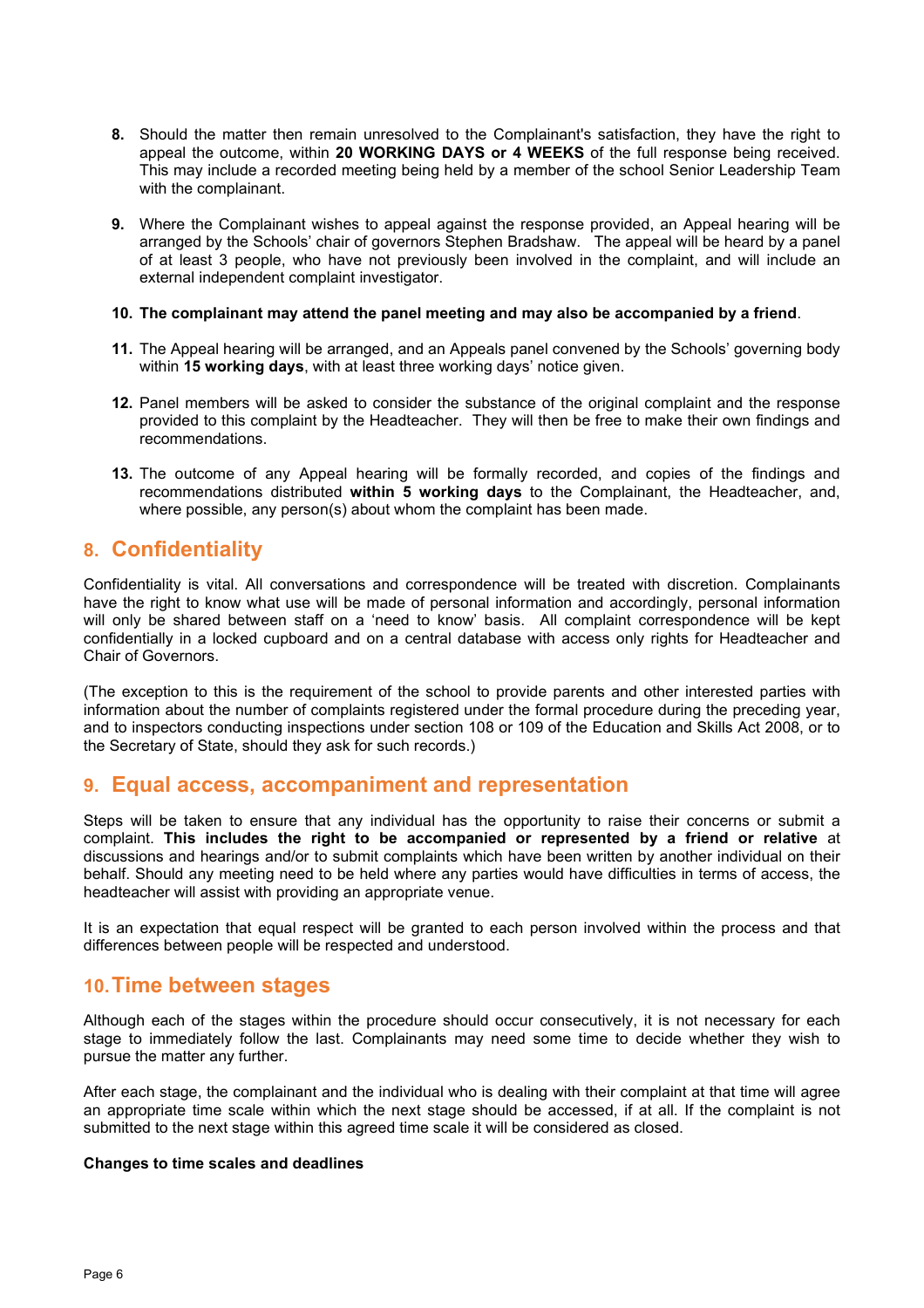In general, the time scales and deadlines contained within this policy will be adhered to. However, in certain circumstances it may be inappropriate or impossible to guarantee that this is possible. Where a complaint leads to criminal proceedings this will always be the case.

If and when it becomes necessary to alter the time scales and deadlines set out within this policy, the complainant will be told and given an explanation as to why this has been the case.

## **11.Appeals**

If at any stage, as the result of a complaint, a decision or course of action is taken with regards to an individual (apart from the complainant) which they feel is ungrounded, unjustified or incorrect they have the right to appeal. The School's appeal procedures will facilitate this.

## **12.Summary**

This policy sets out the procedures which the school will follow whenever it receives a complaint. A summary of the various stages is given below:

## **Primary Responsibility:**

- Informal discussion and resolution Informal Stage **School Staff**
- Complaint made followed by investigation by Headteacher/ External independent complaints investigator – **Headteacher / Independent complaints investigator**
- Complaints committee following an appeal- **Chair of Governors/Independent Complaints Investigator**

## **13.Complaints not in scope of the procedure**

This complaints procedure covers all complaints about any provision of facilities or services that a school provides with the **exceptions** listed below, for which there are separate (statutory) procedures.

| <b>Exceptions</b>                                                                    | Who to contact                                                                                                                                    |  |
|--------------------------------------------------------------------------------------|---------------------------------------------------------------------------------------------------------------------------------------------------|--|
| Admissions to schools                                                                | Concerns in relation to admissions and statutory<br>assessments and school re-organisation should be<br>raised direct with local authorities (LA) |  |
| Statutory assessments of special educational needs                                   |                                                                                                                                                   |  |
| Matters likely to require a child protection<br>investigation                        | In relation to child protection the Preston Bridge<br>School safeguarding procedure will be followed                                              |  |
| Whistleblowing                                                                       | See Preston Bridge School's whistleblowing policy.<br>The DfE is also a prescribed body for whistleblowing<br>in education                        |  |
| Staff grievances and disciplinary procedures                                         | These matters will invoke the Preston Bridge<br>School's grievance procedures.                                                                    |  |
| Complaints about services provided by other<br>providers who may use school premises | Providers should have their own complaints<br>procedure to deal with complaints about service.<br>They should be contacted direct.                |  |

## **14. Appeal process**

Complaints rarely reach this level, but it is important that Headteachers are prepared to deal with them. Upon receiving a formally submitted complaint at this stage the Schools' Chair of Governors will usually choose to deal with it by holding a complaints committee hearing. However, in some cases, it may be possible and appropriate for the Headteacher to resolve the issue with the complainant by other means without the need for a complaints committee review, i.e. a meeting held by the Schools' Chair of Governors or representative with the complainant and the issue being satisfactorily resolved. The complaints committee must be clerked; the clerk may be a member of the school staff.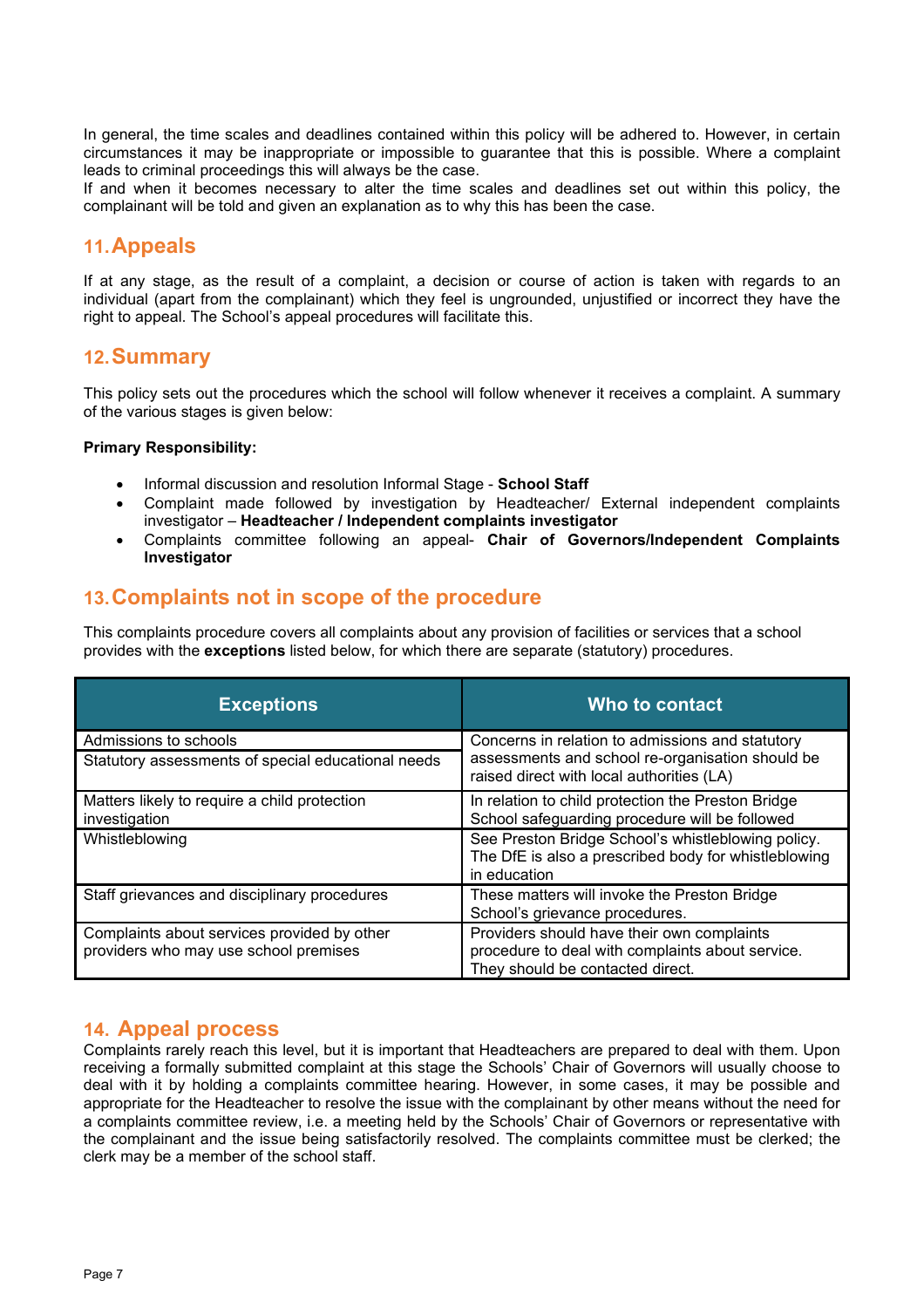## **The committee**

The Schools Chair of Governors will nominate three independent people to the complaints committee who have not previously been involved with dealing with the complaint and are of a senior level.

#### **Submitting a formal appeal**

The complainant must submit a written request to the schools' Chair of Governors for their complaint to be considered by a complaints committee.

#### **Acknowledgement and time scales**

The Schools' Chair of Governors will acknowledge receipt of a letter within **5 school days** if possible but no more than ten at most by writing to the complainant. This letter will inform them that their complaint will be heard by a complaints committee within 15 school days of the date of this letter.

#### **Preparation**

The Schools' Chair of Governors will liaise with the clerk regarding preparatory arrangements. The clerk will convene a meeting of the complaints committee. The membership of the complaints committee will be confirmed, a date and time will be arranged for a hearing and all existing relevant documentation will be given to the three appointed members. The clerk should then formally write to the complainant, the Headteacher and any other relevant staff or witnesses and inform them:

- Of the date, time and venue of the hearing
- Of the aims and objectives of the hearing and how it will be conducted
- That any documentation they wish the committee to consider must be returned to the Clerk no later than 5 school days before the hearing takes place
- Of the rights of equal access, accompaniment and representation as set out within this document.
- How and when the committee will reach their decision

It is the responsibility of the clerk to ensure that all parties receive all relevant documents at least 3 school days before the date of the hearing to allow individuals to familiarise themselves with them.

#### **The hearing**

The hearing will allow each party involved to explain their understanding or interpretation of events and for other parties to question them. The hearing will, therefore, usually operate according to the following format:

- The chair will introduce all parties to one another and explain the principles, objectives and format of the hearing
- The complainant will be given the opportunity to explain their complaint. Following this the Headteacher and the complaints committee will be allowed to ask the complainant questions.
- The Headteacher will then be given an opportunity to explain the school's official response, interpretation or view about the complaint. Following this the complainant and committee will be allowed to question the Headteacher.
- Every party will be given the opportunity to call witnesses and question witnesses called by other parties.
- The Headteacher and the complainant will both be given the chance to give final statements.
- The hearing will be concluded by the chair who should explain that the committee will consider its decision and write to both parties **within 5 school days** informing them of the outcome.

#### **After the hearing**

The committee will then consider the complaint and all the evidence presented and:

- Reach a unanimous, or at least a majority decision, on the complaint;
- Decide upon the appropriate action (if any) to be taken;
- Where appropriate, suggest changes to, or request a review of, the school's systems or procedures to ensure that problems of a similar nature do not happen again.